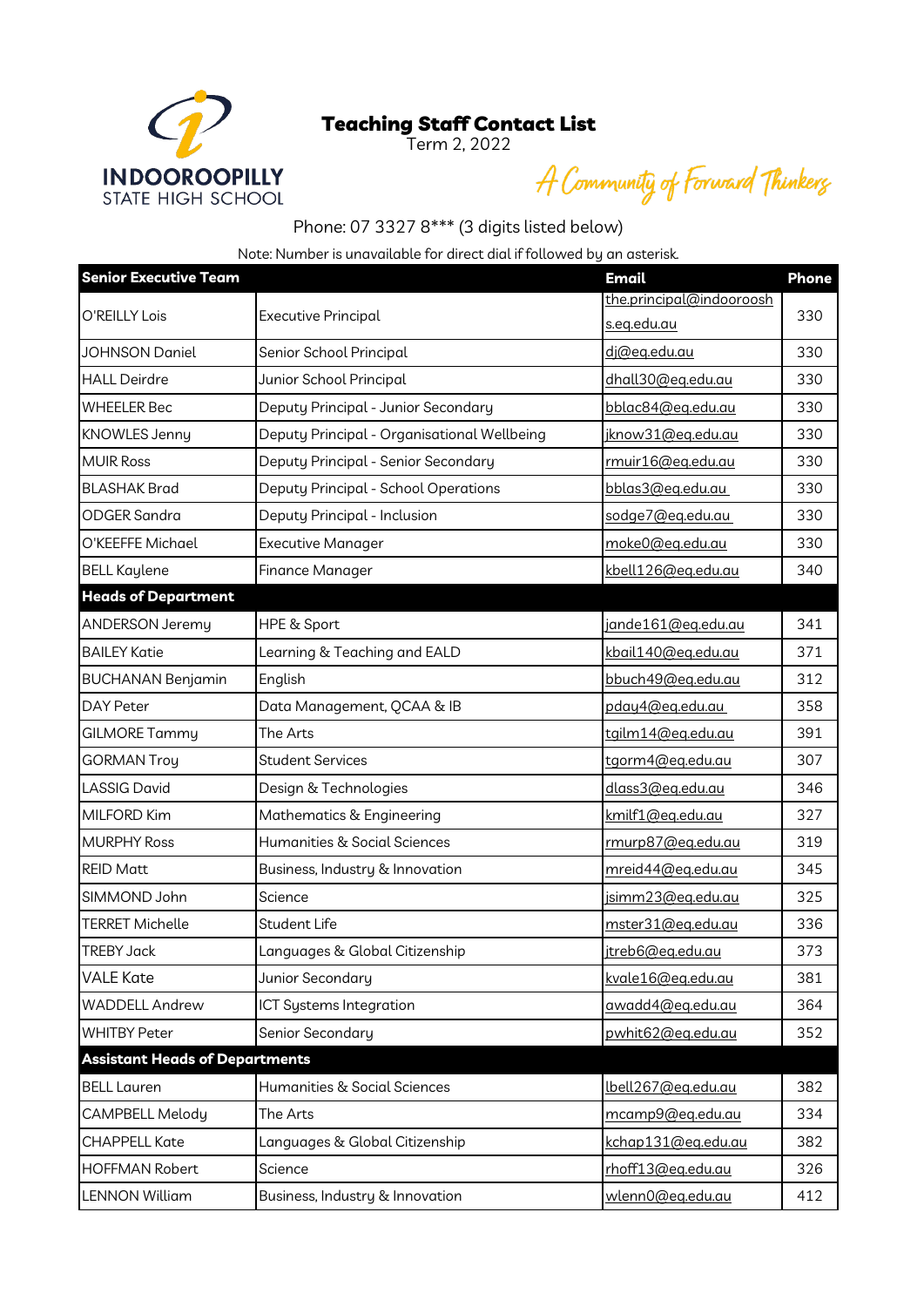| <b>McMULLEN Frances</b>   | Mathematics & Engineering          | fmcmu4@eq.edu.au         | 328 |
|---------------------------|------------------------------------|--------------------------|-----|
| <b>MORRISON Hillary</b>   | <b>Integrated Student Support</b>  | hscro2@eq.edu.au         | 383 |
| <b>NOWLAN Leisa</b>       | English                            | <u>lnowl10@eg.edu.au</u> | 313 |
| <b>TAINTON Selena</b>     | HPE & Sport                        | stain3@eq.edu.au         | 347 |
| WHITEHOUSE Kimberley      | Design & Technologies              | kwhit603@eg.edu.au       | 412 |
| <b>Year Coordinators</b>  |                                    |                          |     |
| <b>ANTONIOLLI Matthew</b> | Year 7                             | manto28@eq.edu.au        | 382 |
| <b>HINES Bridget</b>      | Year 8                             | bxhin3@eq.edu.au         | 382 |
| <b>JOHNSON Mitch</b>      | Year 9                             | mwjoh0@eg.edu.au         | 382 |
| LOWE Donna                | Year 10                            | dlowe15@eq.edu.au        | 308 |
| PIVA Alyiki               | Year 11                            | akmas0@eg.edu.au         | 334 |
| MCDONALD Hayley           | Year 12                            | hpmcd0@eq.edu.au         | 308 |
| <b>Guidance Officers</b>  |                                    |                          |     |
| <b>MOORE Charlotte</b>    | Guidance Officer - Years 10 & 12   | ccoso2@eq.edu.au         | 349 |
| <b>PETERS Julie</b>       | Guidance Officer - Years 7, 9 & 10 | ilpet0@eq.edu.au         | 365 |
| <b>DARLINGTON Fiona</b>   | Guidance Officer - Years 9 & 12    | fdarl0@eg.edu.au         | 359 |
| <b>WALLACE Luke</b>       | Guidance Officer - Years 8 & 11    | lwall102@eq.edu.au       | 362 |
| <b>Teaching Staff</b>     |                                    |                          |     |
| <b>AGAR-WILSON Robert</b> |                                    | rxaga0@eq.edu.au         | 412 |
| <b>AITKEN Judy</b>        |                                    | jaitk18@eg.edu.au        | 350 |
| <b>ALLEN Chris</b>        |                                    | ccall0@eg.edu.au         | 382 |
| <b>AMOS Karlene</b>       |                                    | kamos26@eg.edu.au        | 382 |
| ARMSTRONG Delia           |                                    | darms72@eq.edu.au        | 387 |
| ARNDT Jordana             |                                    | jaarn0@eq.edu.au         | 361 |
| <b>AZANO Anne</b>         |                                    | araza11@eq.edu.au        | 361 |
| <b>BAKER Melinda</b>      |                                    | mbake214@eq.edu.au       | 361 |
| <b>BATES Pascale</b>      |                                    | pbate23@eq.edu.au        | 314 |
| <b>BERLIN Libby</b>       |                                    | eberl5@eq.edu.au         | 412 |
| <b>BHAKTA Nandini</b>     | <b>EALD Coordinator</b>            | nbhak1@eg.edu.au         | 361 |
| <b>BLACKMAN Amanda</b>    |                                    | ajbla0@eg.edu.au         | 412 |
| <b>BORDER Felicity</b>    |                                    | fbord2@eq.edu.au         | 461 |
| <b>BREEN Kelly</b>        |                                    | kbree25@eg.edu.au        | 412 |
| CAIROL Jordi              |                                    | jxcai1@eq.edu.au         | 372 |
| CAO Jeff                  |                                    | txcao0@eq.edu.au         | 324 |
| <b>CAREY Belinda</b>      |                                    | bcare31@eq.edu.au        | 382 |
| <b>CARTWRIGHT Neil</b>    |                                    | nmcar14@eq.edu.au        | 412 |
| CASTILO Fatima            |                                    | fcast6@eg.edu.au         | 382 |
| CHEN Evelyn               |                                    | ychen65@eg.edu.au        | 328 |
| <b>CHIN Alex</b>          |                                    | axchi4@eq.edu.au         | 343 |
| <b>CLARK Craig</b>        |                                    | cclar442@eq.edu.au       | 326 |
| <b>CLAYTON Ryanna</b>     |                                    | rclay44@eq.edu.au        | 334 |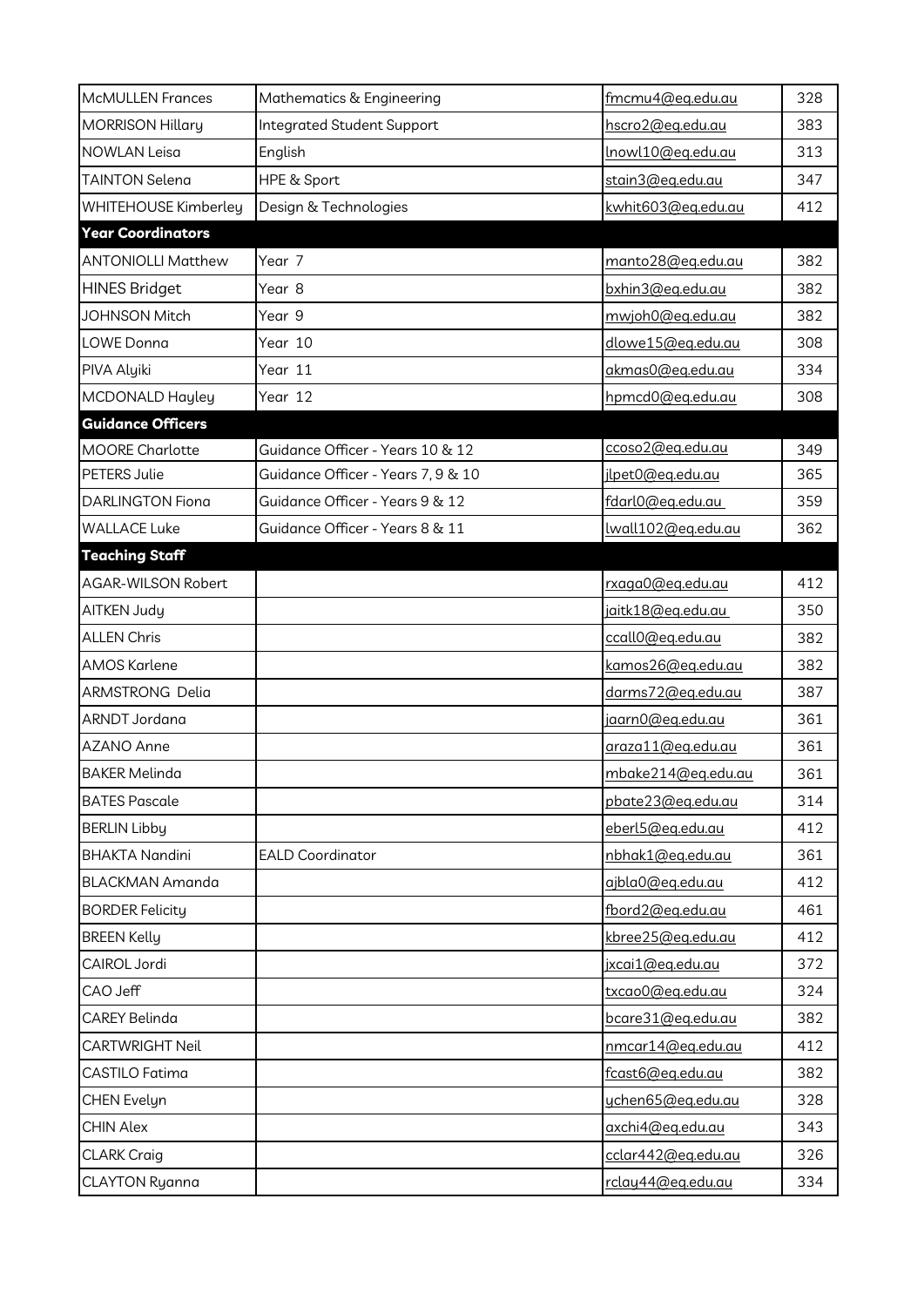| <b>COLE Justin</b>           | jcole233@eq.edu.au             | 314 |
|------------------------------|--------------------------------|-----|
| <b>CORNFOOT Kate</b>         | kcorn22@eq.edu.au              | 313 |
| DE LA JARA Saleigh           | sdela87@eq.edu.au              | 387 |
| <b>DUFF Annie</b>            | axduf2@eq.edu.au               | 361 |
| <b>EDWARDS Chelsea</b>       | cjedw0@eg.edu.au               | 347 |
| <b>ENGLAND Larissa</b>       | <u>lcpan0@eq.edu.au</u>        | 387 |
| <b>FIGUEROA Jackie</b>       | jaeva2@eq.edu.au               | 319 |
| <b>FINDLAY Victor</b>        | vfind6@eq.edu.au               | 334 |
| FOO Shem                     | sfoo7@eq.edu.au                | 328 |
| FU Sunny                     | xfu3@eg.edu.eu                 | 372 |
| <b>GAMGEE Kate</b>           | kgamg2@eg.edu.au               | 326 |
| <b>GAUNT Judith</b>          | jgaun1@eq.edu.au               | 328 |
| <b>GIL HERNANDEZ Beatriz</b> | bxgil4@eg.edu.au               | 372 |
| GINER Josh                   | jrgin0@eg.edu.au               | 372 |
| <b>GODDY Venetia</b>         | pvgod1@eg.edu.au               | 412 |
| <b>GORDON Rebecca</b>        | rlgor1@eg.edu.au               | 387 |
| <b>GRAHAM Cameron</b>        | carah236@eq.edu.au             | 326 |
| <b>GROCOTT Pippa</b>         | ptgro0@eg.edu.au               | 412 |
| <b>GROTH Morgan</b>          | mcgro0@eq.edu.au               | 328 |
| <b>GUNNIS Adam</b>           | agunn16@eg.edu.au              | 387 |
| <b>HACKETT Catherine</b>     | cpowe180@eq.edu.au             | 372 |
| <b>HAFFNER Deanne</b>        | dhaff2@eg.edu.au               | 382 |
| <b>HAMLYN Janelle</b>        | jhaml8@eq.edu.au               | 361 |
| <b>HARRIS Tim</b>            | tharr71@eq.edu.au              | 343 |
| <b>HARRISON Trevor</b>       | tdhar5@eq.edu.au               | 338 |
| <b>HATT</b> Eleanor          | exhat2@eq.edu.au               | 342 |
| <b>HAWKER Lee</b>            | lhill <sub>252@eq.edu.au</sub> | 387 |
| <b>HEADRICK Kara</b>         | khead39@eq.edu.au              | 357 |
| <b>HERBERG Noel</b>          | nherb18@eg.edu.au              | 342 |
| <b>HEYMAN Robert</b>         | rheym0@eq.edu.au               | 328 |
| <b>HINCH Kristy</b>          | khinc7@eq.edu.au               | 334 |
| HINRICHS Jonathan            | jhinr6@eq.edu.au               | 338 |
| <b>HOFMEISTER Rowan</b>      | rmhof0@eg.edu.au               | 357 |
| <b>HOLIAN Lisa</b>           | <u>ljarm0@eq.edu.au</u>        | 313 |
| <b>HUGHES Benita</b>         | bahug0@eg.edu.au               | 387 |
| <b>HUTCHINSON Bradley</b>    | bhutc64@eg.edu.au              | 38  |
| <b>JACKSON Derren</b>        | djack154@eg.edu.au             | 342 |
| JEFFERD Aaron                | ajeff0@eq.edu.au               | 347 |
| <b>JENKINSON Ned</b>         | njenk43@eg.edu.au              | 412 |
| JESSOP Sasha                 | sjess8@eq.edu.au               | 313 |
| <b>JOEL Katie</b>            | kjoel1@eg.edu.au               | 334 |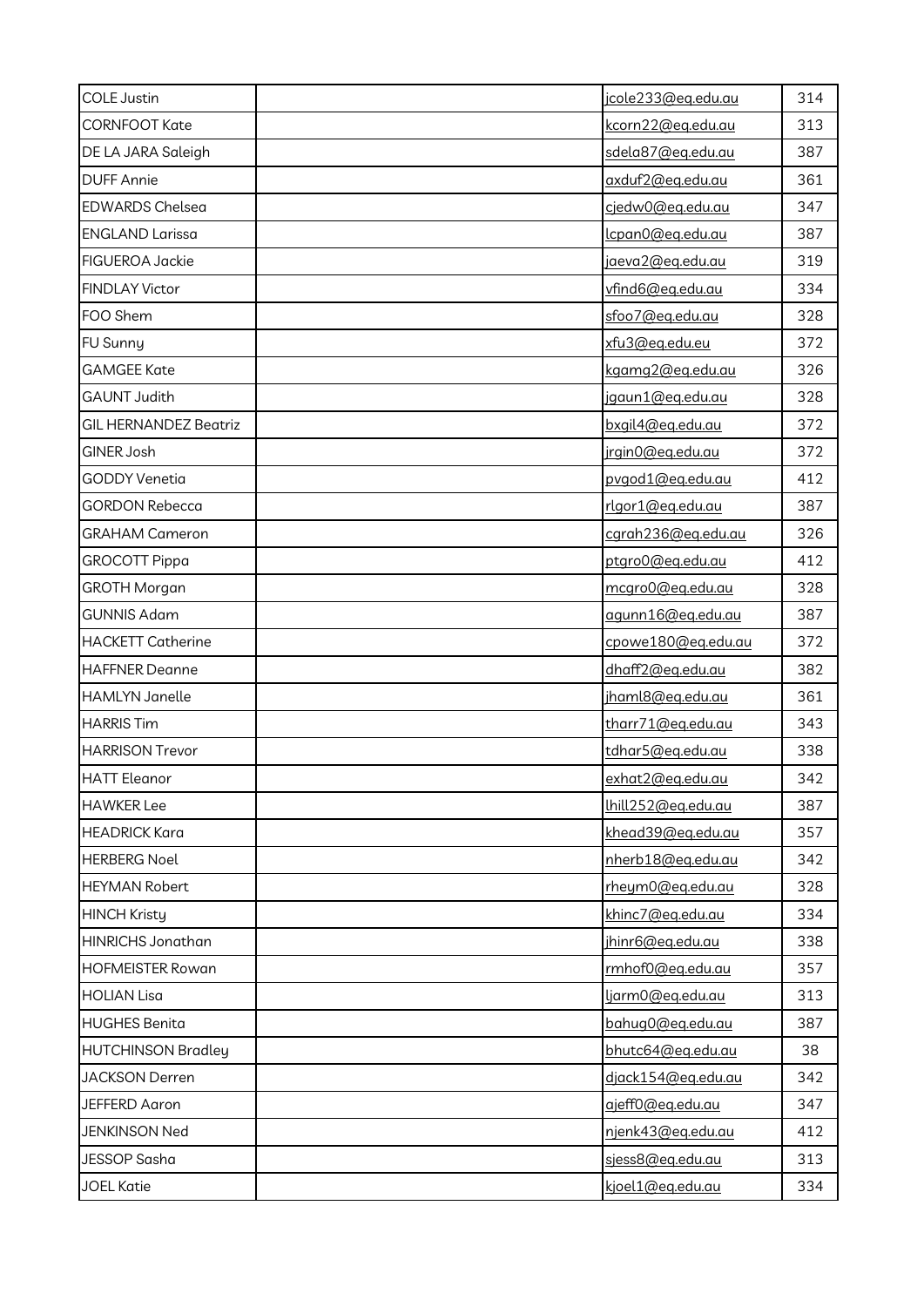| <b>JOHNSON Ellie</b>      | ejohn243@eq.edu.au      | 387 |
|---------------------------|-------------------------|-----|
| <b>JOHNSON Jacinta</b>    | jmjoh1@eq.edu.au        | 376 |
| <b>JONES Nick</b>         | nljon1@eg.edu.au        | 347 |
| KIDD Kevin                | kkidd8@eq.edu.au        | 328 |
| <b>KOLADE Moni</b>        | mkola3@eg.edu.au        | 326 |
| <b>KUKULIES James</b>     | jkuku2@eq.edu.au        | 343 |
| <b>KUSS Samantha</b>      | skuss3@eg.edu.au        | 387 |
| <b>LAU David</b>          | dlau6@eq.edu.au         | 412 |
| <b>LEABEATER Louise</b>   | lleab1@eq.edu.au        | 357 |
| <b>LESTER Abigail</b>     | alles0@eg.edu.au        | 382 |
| <b>LEUNG Hamish</b>       | ttleu0@eg.edu.au        | 326 |
| <b>LONG Tessa</b>         | tlong80@eq.edu.au       | 387 |
| <b>MACLEAN Ruth</b>       | rmacl30@eq.edu.au       | 412 |
| <b>MAHER Briana</b>       | bxmah1@eg.edu.au        | 313 |
| MAIR John                 | jomai0@eg.edu.au        | 328 |
| <b>MALIK Poonam</b>       | pmali2@eq.edu.au        | 326 |
| <b>MARSHALL Kristen</b>   | kmars57@eg.edu.au       | 382 |
| <b>MAYERS Blake</b>       | bemay0@eg.edu.au        | 412 |
| McBREEN Megan             | mmbcr30@eq.edu.au       | 324 |
| McCRYSTAL Daniella        | dccap0@eq.edu.au        | 342 |
| McDONALD Gemma            | gmcdo78@eg.edu.au       | 418 |
| McGUIRE Elizabeth         | eamcg0@eg.edu.au        | 336 |
| <b>McMILLEN Rachael</b>   | rhall172@eq.edu.au      | 314 |
| <b>MOORE Margot</b>       | mmoor95@eg.edu.au       | 372 |
| <b>MORRISON Elizabeth</b> | Imorr326@eg.edu.au      | 382 |
| <b>MUNDY Dean</b>         | dgmun0@eg.edu.au        | 412 |
| NAKANISHI-LIND Louise     | <u>lnaka4@eq.edu.au</u> | 313 |
| NAVE Jacqueline           | janav0@eg.edu.au        | 326 |
| <b>NEIL Lizzy</b>         | eanei0@eq.edu.au        | 314 |
| NICHOLAS Sam              | snnic0@eq.edu.au        | 338 |
| <b>NORMAN Trevor</b>      | tnorm22@eq.edu.au       | 342 |
| <b>NOWLAN Layton</b>      | Inowl8@eg.edu.au        | 326 |
| O'CONNOR Nick             | nsoco0@eq.edu.au        | 387 |
| O'DEA Cieren              | codea10@eq.edu.au       | 387 |
| O'LEARY Caroline          | cxole0@eq.edu.au        | 326 |
| <b>ONAPA Charlene</b>     | conap0@eq.edu.au        | 382 |
| <b>OUTRAM David</b>       | doutr1@eq.edu.au        | 338 |
| PAN Yuli                  | ypan2@eq.edu.au         | 372 |
| <b>PANTER Genevieve</b>   | gkpan0@eg.edu.au        | 326 |
| PAPANTONIOU Reni          | ipapa8@eq.edu.au        | 334 |
| <b>PERRY Alicea</b>       | aperr92@eq.edu.au       | 324 |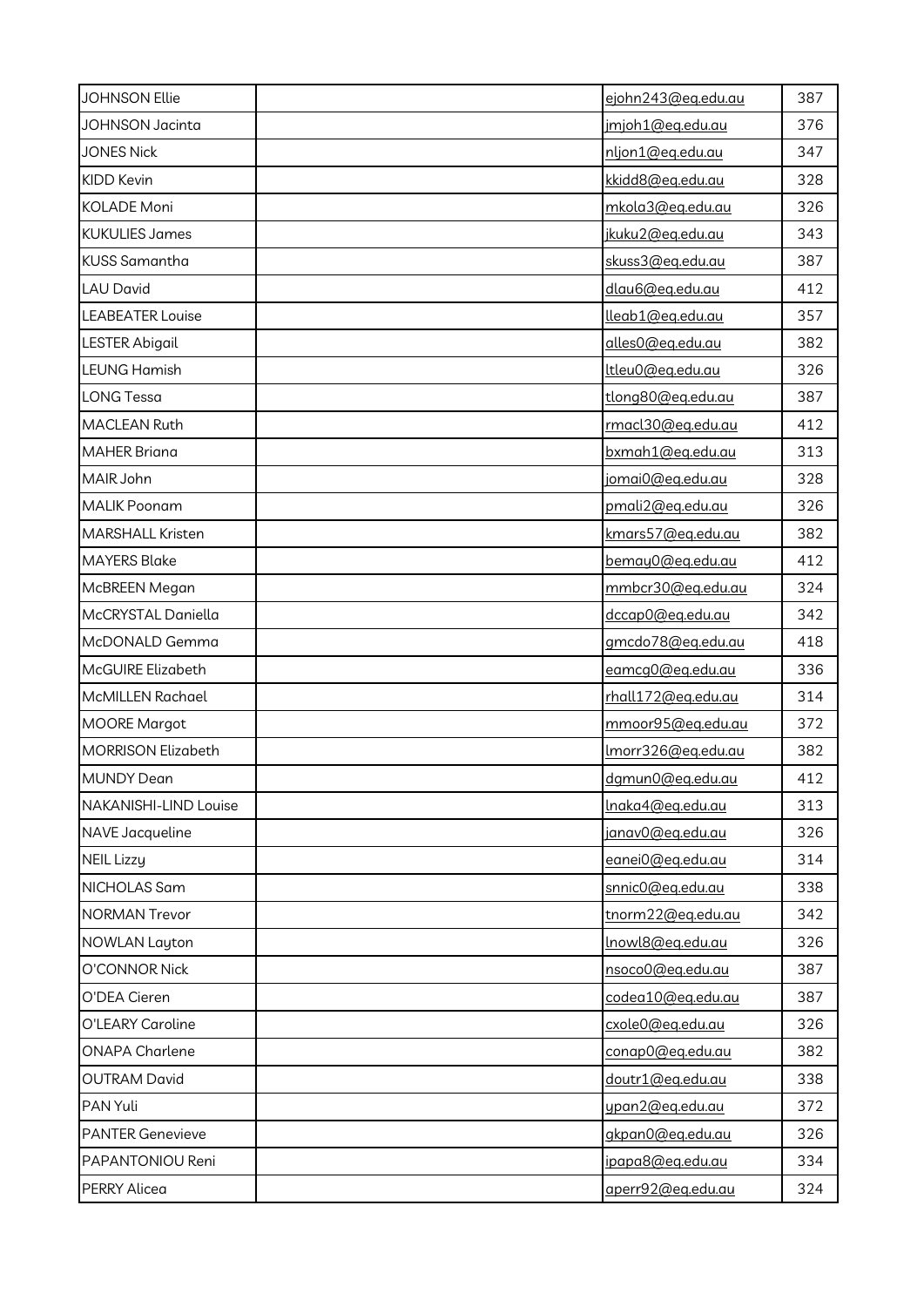| PORTELLI Jamal           |                  | jupor0@eq.edu.au        | 418 |
|--------------------------|------------------|-------------------------|-----|
| PORTOLES Marta           |                  | mxpor2@eq.edu.au        | 376 |
| <b>POWELL Catherine</b>  |                  | cpowe180@eg.edu.au      | 372 |
| POWELL Ben               |                  | bpowe69@eq.edu.au       | 382 |
| <b>RAMM Elliott</b>      |                  | eramm8@eg.edu.au        | 314 |
| <b>REID Aaron</b>        |                  | areid166@eq.edu.au      | 324 |
| RICHARDSON Ginette       |                  | grich50@eg.edu.au       | 326 |
| <b>ROLANDSEN Peter</b>   |                  | prola1@eg.edu.au        | 328 |
| <b>ROOS Catherine</b>    |                  | croos10@eq.edu.au       | 308 |
| ROSSI-PRICE Marie        |                  | mross7@eg.edu.au        | 357 |
| ROZANSKI Soz             |                  | croos10@eg.edu.au       | 324 |
| RYAN Michelle            |                  | mxrya8@eg.edu.au        | 357 |
| <b>SCOUGAL Kieran</b>    |                  | kscou6@eq.edu.au        | 357 |
| SMITH Helen              |                  | hsmit629@eq.edu.au      | 412 |
| SMITH Lee-Anne           |                  | Ismit156@eq.edu.au      | 382 |
| <b>SPENCER Anne</b>      |                  | aspen21@eq.edu.au       | 412 |
| STAINLAY Stephanie       |                  | sasta2@eq.edu.au        | 334 |
| STENZEL Jason            |                  | jsten55@eq.edu.au       | 382 |
| STEPHEN Andrew           |                  | astep115@eq.edu.au      | 418 |
| STEWART Tamlun           |                  | tstew239@eg.edu.au      | 361 |
| <b>STILLER Steve</b>     |                  | sstil2@eq.edu.au        | 343 |
| SUTHERLAND Annie         |                  | asuth18@eg.edu.au       | 382 |
| <b>TATE Simon</b>        |                  | state5@eg.edu.au        | 334 |
| THOMAS Jen               |                  | jthom928@eg.edu.au      | 314 |
| THOMPSON Jade            |                  | <u>jmtho6@eq.edu.au</u> | 387 |
| THOMPSON Samantha        |                  | satho9@eg.edu.au        | 334 |
| <b>THOMPSON Shailee</b>  |                  | sthom669@eg.edu.au      | 334 |
| <b>TRYTELL Michael</b>   |                  | mjtry0@eg.edu.au        | 324 |
| <b>TUCKER Darren</b>     |                  | dtuck29@eg.edu.au       | 326 |
| <b>TURNER Jeff</b>       |                  | jturn8@eg.edu.au        | 313 |
| <b>VEITCH Sonia</b>      |                  | sveit2@eq.edu.au        | 387 |
| <b>VINCE Dorothy</b>     |                  | dvinc19@eq.edu.au       | 387 |
| <b>WALLACE Melinda</b>   |                  | mwall46@eq.edu.au       | 314 |
| <b>WARWICK Hailey</b>    | Deaf Coordinator | hmccl24@eq.edu.au       | 387 |
| <b>WARWICK Jason</b>     |                  | jwarw27@eq.edu.au       | 328 |
| <b>WEE Matthew</b>       |                  | mwee2@eq.edu.au         | 328 |
| <b>WEIER Ashley</b>      |                  | aweie14@eq.edu.au       | 418 |
| <b>WIEMERS Chantal</b>   |                  | cwiem4@eq.edu.au        | 313 |
| <b>WILKINSON Chelsea</b> |                  | cqwil7@eq.edu.au        | 334 |
| <b>WILLIAMS Sara</b>     |                  | swill560@eg.edu.au      | 418 |
| XU Shiyi                 |                  | sxu23@eg.edu.au         | 372 |